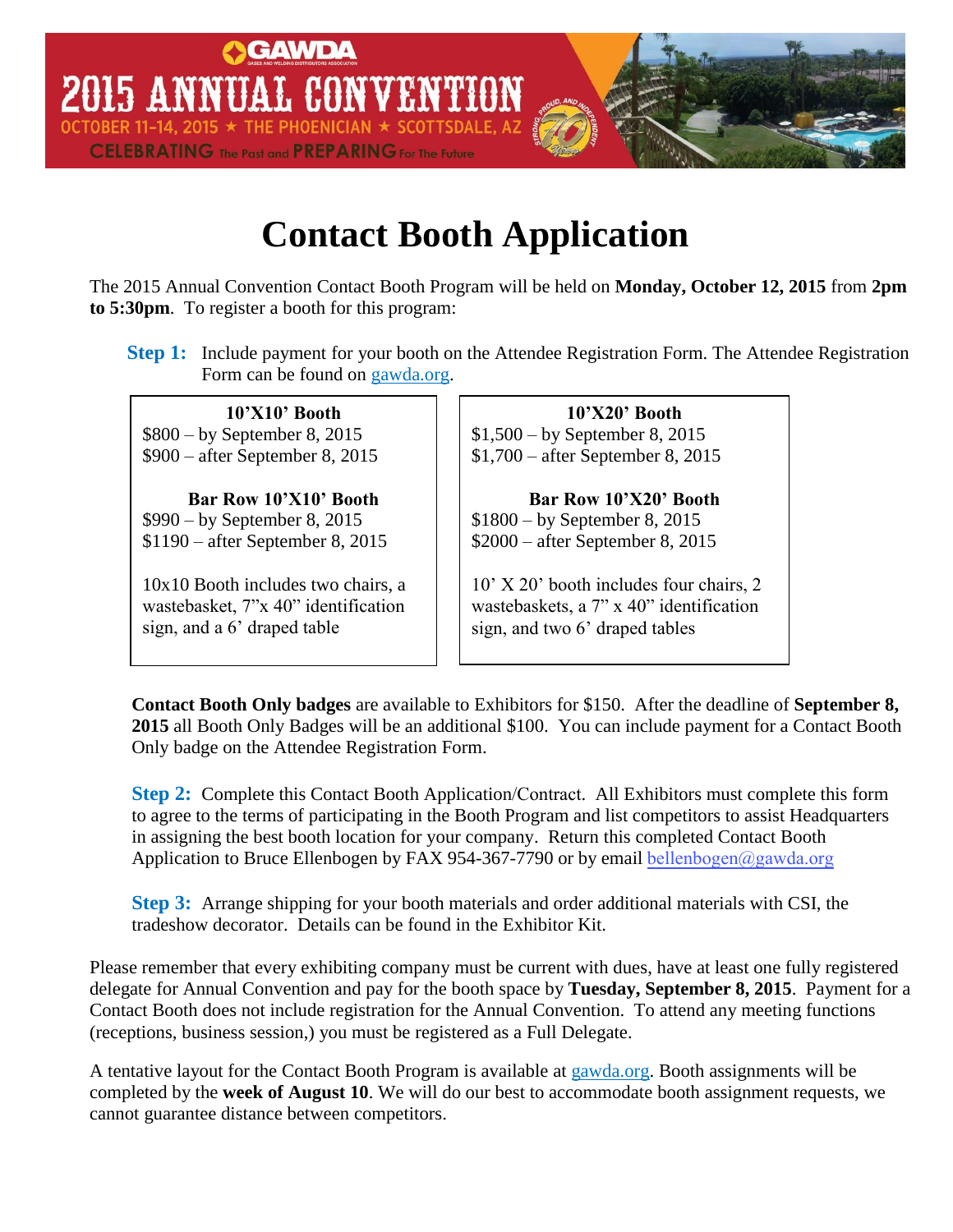# **Contact Booth Application/Contract**

Company hereby requests that Gases and Welding Distributors Association (GAWDA) reserve a Contact Booth for Company's use at GAWDA's 2015 Annual Convention. Company agrees to work within the guidelines established by GAWDA's Industry Partnering Committee. Booth assignments will be assigned on the following basis: (1) company membership level in GAWDA and (2) date the Contact Booth Exhibit application is received. There are a limited number of booths available, so sign-up early. One booth per Supplier Membership.

| Company/Organization Name |       |                                    |  |
|---------------------------|-------|------------------------------------|--|
| <b>Booth Coordinator</b>  |       | <b>Email for Booth Coordinator</b> |  |
| <b>Mailing Address</b>    |       |                                    |  |
| City                      | State | Zip                                |  |
| Telephone                 | Fax   |                                    |  |
| Signature                 |       | Date                               |  |
| Competitor 1              |       |                                    |  |
| Competitor 2              |       |                                    |  |
| Competitor 3              |       |                                    |  |
| Competitor 4              |       |                                    |  |
| <b>Special Requests:</b>  |       |                                    |  |